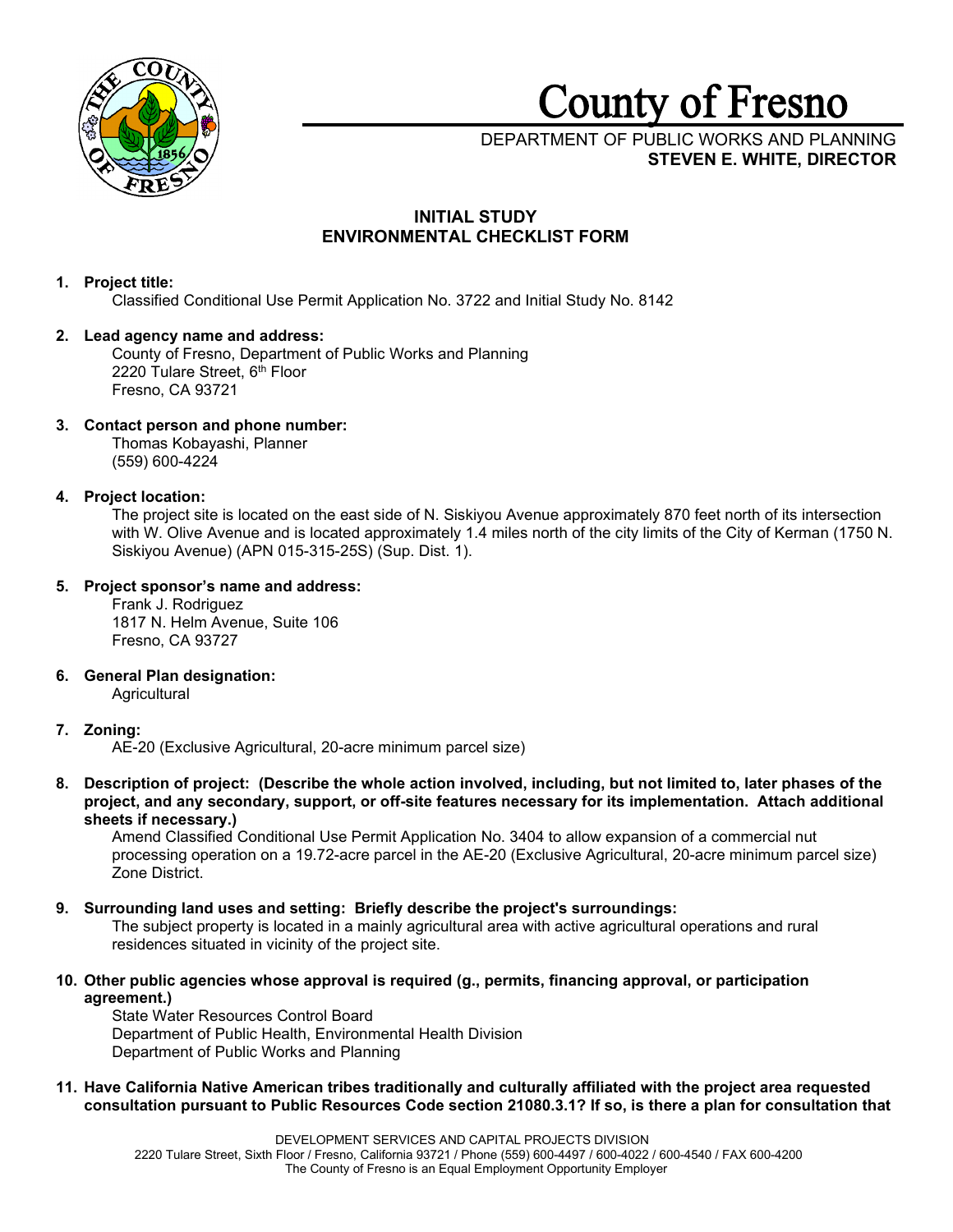## **includes, for example, the determination of significance of impacts to tribal cultural resources, procedures regarding confidentiality, etc.?**

Under the provisions of Assembly Bill 52 (AB 52) participating California Native American Tribes were notified of the project and given the opportunity to enter into consultation with the County of Fresno on addressing potential impacts to cultural resources. No notified tribal government expressed concern with the subject application and did not request consultation.

NOTE: Conducting consultation early in the CEQA process allows tribal governments, lead agencies, and project proponents to discuss the level of environmental review, identify and address potential adverse impacts to tribal cultural resources, and reduce the potential for delay and conflict in the environmental review process. (See Public Resources Code section 21080.3.2.) Information may also be available from the California Native American Heritage Commission's Sacred Lands File per Public Resources Code section 5097.96 and the California Historical Resources Information System administered by the California Office of Historic Preservation. Please also note that Public Resources Code section 21082.3(c) contains provisions specific to confidentiality.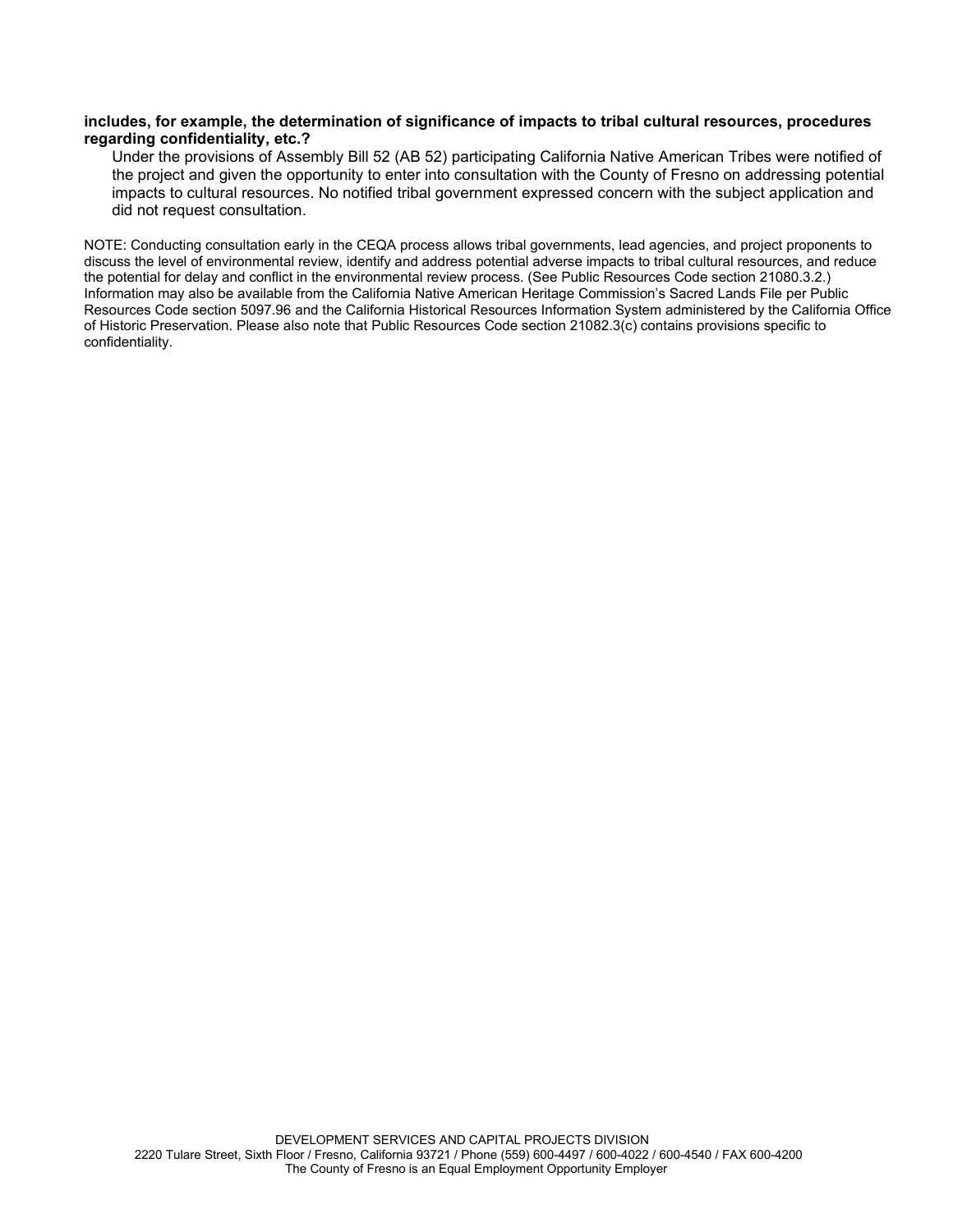## **ENVIRONMENTAL FACTORS POTENTIALLY AFFECTED:**

The environmental factors checked below would be potentially affected by this project, involving at least one impact that is a "Potentially Significant Impact" as indicated by the checklist on the following pages.

| Aesthetics                         | Agriculture and Forestry Resources |
|------------------------------------|------------------------------------|
| Air Quality                        | <b>Biological Resources</b>        |
| <b>Cultural Resources</b>          | Energy                             |
| Geology/Soils                      | <b>Greenhouse Gas Emissions</b>    |
| Hazards & Hazardous Materials      | Hydrology/Water Quality            |
| Land Use/Planning                  | <b>Mineral Resources</b>           |
| Noise                              | Population/Housing                 |
| <b>Public Services</b>             | Recreation                         |
| Transportation                     | <b>Tribal Cultural Resources</b>   |
| Utilities/Service Systems          | Wildfire                           |
| Mandatory Findings of Significance |                                    |

## **DETERMINATION OF REQUIRED ENVIRONMENTAL DOCUMENT:**

On the basis of this initial evaluation:

D I find that the proposed project **COULD NOT** have a significant effect on the environment. **A NEGATIVE DECLARATION WILL BE PREPARED.** 

 $[\times]$  I find that although the proposed project could have a significant effect on the environment, there will not be a significant effect in this case because the Mitigation Measures described on the attached sheet have been added to the project. **A MITIGATED NEGATIVE DECLARATION WILL BE PREPARED.** 

I find the proposed project MAY have a significant effect on the environment, and an **ENVIRONMENTAL IMPACT REPORT** is required

I find that as a result of the proposed project, no new effects could occur, or new Mitigation Measures would be required that have not been addressed within the scope of a previous Environmental Impact Report.

**PERFORMED BY: REVIEWED BY: REVIEWED BY:** 

**Thomas Kobayashi, Planner Company of Case Company Planner David Randall, Senior Planner Date:**  $\frac{\lambda/8/22}{\lambda}$  Date:  $\frac{\lambda/1}{\lambda}$ 

G:\4360Devs&Pln\PROJSEC\PROJDOCS\CUP\3700-3799\3722\CEQA-IS\CUP 3722 IS Checklist.docx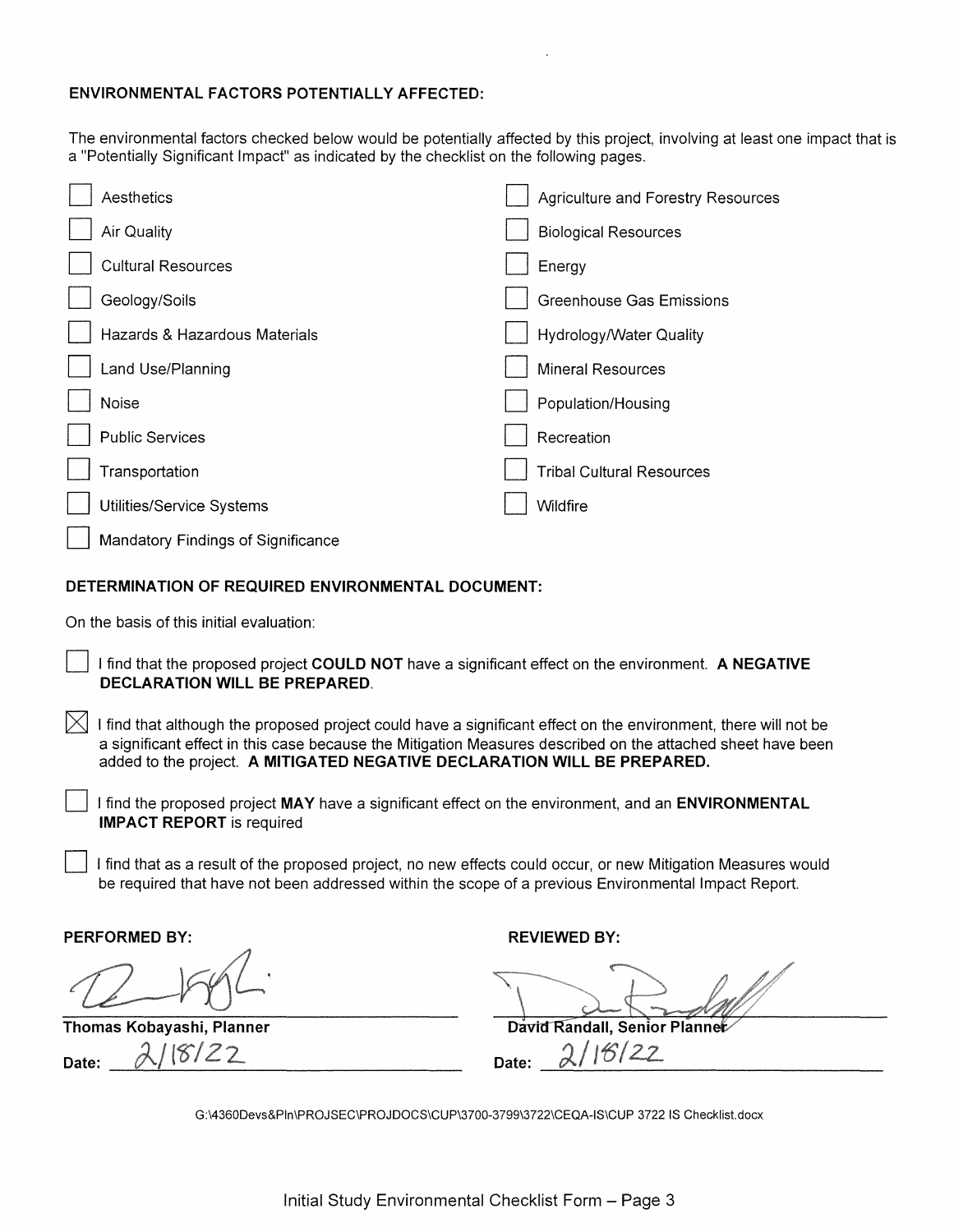## **INITIAL STUDY ENVIRONMENTAL CHECKLIST FORM (Initial Study No. 8142 and Classified Conditional Use Permit Application No. 3722)**

The following checklist is used to determine if the proposed project could potentially have a significant effect on the environment. Explanations and information regarding each question follow the checklist.

- 1 = No Impact
- 2 = Less Than Significant Impact
- 3 = Less Than Significant Impact with Mitigation Incorporated
- 4 = Potentially Significant Impact

## I. AESTHETICS

Except as provided in Public Resources Code Section 21099, would the project:

- 1 a) Have a substantial adverse effect on a scenic vista?
- 1 b) Substantially damage scenic resources, including, but not limited to, trees, rock outcroppings, and historic buildings within a state scenic highway?
- $\overline{1}$  c) In non-urbanized areas, substantially degrade the existing visual character or quality of public views of the site and its surroundings? (Public views are those that are experienced from publicly accessible vantage point). If the project is in an urbanized area, would the project conflict with applicable zoning and other regulations governing scenic quality?
- 3 d) Create a new source of substantial light or glare that would adversely affect day or nighttime views in the area?

## II. AGRICULTURAL AND FORESTRY RESOURCES

In determining whether impacts to agricultural resources are significant environmental effects, lead agencies may refer to the California Agricultural Land Evaluation and Site Assessment Model (1997) prepared by the California Dept. of Conservation as an optional model to use in assessing impacts on agriculture and farmland. In determining whether impacts to forest resources, including timberland, are significant environmental effects, lead agencies may refer to information compiled by the California Department of Forestry and Fire Protection regarding the state's inventory of forest land, including the Forest and Range Assessment Project and the Forest Legacy Assessment project; and forest carbon measurement methodology in Forest Protocols adopted by the California Air Resources Board. Would the project:

- 2 a) Convert Prime Farmland, Unique Farmland, or Farmland of Statewide Importance, as shown on the maps prepared pursuant to the Farmland Mapping and Monitoring Program of the California Resources Agency, to non-agricultural use?
- 1 b) Conflict with existing zoning for agricultural use, or a Williamson Act Contract?
- 1 c) Conflict with existing zoning for forest land, timberland or timberland zoned Timberland Production?
- 1 d) Result in the loss of forest land or conversion of forest land to non-forest use?
- $\overline{1}$  e) Involve other changes in the existing environment which, due to their location or nature, could result in conversion of Farmland to non-agricultural use or conversion of forest land to non-forest use?

## **III.** AIR QUALITY

Where available, the significance criteria established by the applicable air quality management district or air pollution control district may be relied upon to make the following determinations. Would the project:

- 2 a) Conflict with or obstruct implementation of the applicable Air Quality Plan?
- 2 b) Result in a cumulatively considerable net increase of any criteria pollutant for which the project region is nonattainment under an applicable federal or state ambient air quality standard?
- 2 c) Expose sensitive receptors to substantial pollutant concentrations?
- 2 d) Result in other emissions (such as those leading to odors) adversely affecting a substantial number of people?

## IV. BIOLOGICAL RESOURCES

Would the project:

- 1 a) Have a substantial adverse effect, either directly or through habitat modifications, on any species identified as a candidate, sensitive, or special-status species in local or regional plans, policies, or regulations, or by the California Department of Fish and Wildlife or U.S. Fish and Wildlife Service?
- 1 b) Have a substantial adverse effect on any riparian habitat or other sensitive natural community identified in local or regional plans, policies, regulations, or by the California Department of Fish and Wildlife or U.S. Fish and Wildlife Service?
- 1 c) Have a substantial adverse effect on state or federallyprotected wetlands (including, but not limited to, marsh, vernal pool, coastal, etc.) through direct removal, filling, hydrological interruption, or other means?
- 1 d) Interfere substantially with the movement of any native resident or migratory fish or wildlife species or with established native resident or migratory wildlife corridors, or impede the use of native wildlife nursery sites?
- 1 e) Conflict with any local policies or ordinances protecting biological resources, such as a tree preservation policy or ordinance?
- 1 f) Conflict with the provisions of an adopted Habitat Conservation Plan, Natural Community Conservation Plan, or other approved local, regional, or state Habitat Conservation Plan?

#### V. CULTURAL RESOURCES

#### Would the project:

- 3 a) Cause a substantial adverse change in the significance of a historical resource pursuant to Section 15064.5?
- 3 b) Cause a substantial adverse change in the significance of an archaeological resource pursuant to Section 15064.5?
- 3 c) Disturb any human remains, including those interred outside of formal cemeteries?

## VI. ENERGY

Would the project:

- 1 a) Result in potentially significant environmental impact due to wasteful, inefficient, or unnecessary consumption of energy resources, during project construction or operation?
- 1 b) Conflict with or obstruct a state or local plan for renewable energy or energy efficiency?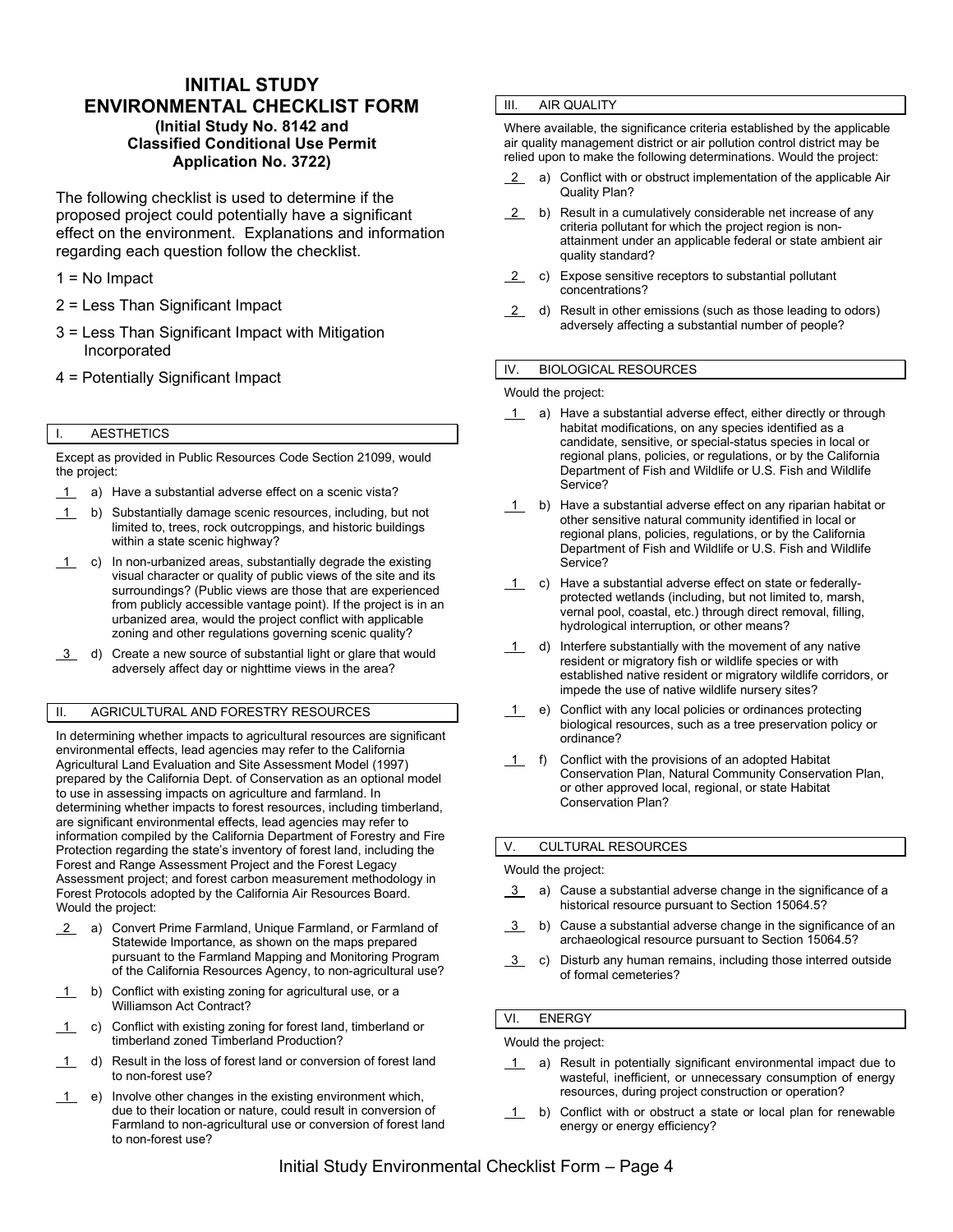#### VII. GEOLOGY AND SOILS

Would the project:

- a) Directly or indirectly cause potential substantial adverse effects, including the risk of loss, injury, or death involving:
- 1 i) Rupture of a known earthquake fault, as delineated on the most recent Alquist-Priolo Earthquake Fault Zoning Map issued by the State Geologist for the area or based on other substantial evidence of a known fault?
	- ii) Strong seismic ground shaking?
- iii) Seismic-related ground failure, including liquefaction?
- 1 iv) Landslides?
- 1 b) Result in substantial soil erosion or loss of topsoil?
- 1 c) Be located on a geologic unit or soil that is unstable, or that would become unstable as a result of the project, and potentially result in on- or off-site landslide, lateral spreading, subsidence, liquefaction, or collapse?
- 2 d) Be located on expansive soil as defined in Table 18-1-B of the Uniform Building Code (1994), creating substantial direct or indirect risks to life or property?
- 1 e) Have soils incapable of adequately supporting the use of septic tanks or alternative waste water disposal systems where sewers are not available for the disposal of waste water?
- 1 f) Directly or indirectly destroy a unique paleontological resource or site or unique geologic feature?

#### VIII. GREENHOUSE GAS EMISSIONS

Would the project:

- 2 a) Generate greenhouse gas emissions, either directly or indirectly, that may have a significant impact on the environment?
- $\frac{2}{2}$  b) Conflict with an applicable plan, policy or regulation adopted for the purpose of reducing the emissions of greenhouse gases?

#### IX. HAZARDS AND HAZARDOUS MATERIALS

Would the project:

- 2 a) Create a significant hazard to the public or the environment through the routine transport, use, or disposal of hazardous materials?
- 2 b) Create a significant hazard to the public or the environment through reasonably foreseeable upset and accident conditions involving the release of hazardous materials into the environment?
- c) Emit hazardous emissions or handle hazardous or acutely hazardous materials, substances, or waste within one-quarter mile of an existing or proposed school?
- $1$  d) Be located on a site which is included on a list of hazardous materials sites compiled pursuant to Government Code Section 65962.5 and, as a result, would it create a significant hazard to the public or the environment?
- 1 e) For a project located within an airport land use plan or, where such a plan has not been adopted, within two miles of a public airport or public use airport, would the project result in a safety hazard or excessive noise for people residing or working in the project area?
- 1 f) Impair implementation of or physically interfere with an adopted emergency response plan or emergency evacuation plan?
- 1 g) Expose people or structures, either directly or indirectly, to a significant risk of loss, injury or death involving wildland fires?

### X. HYDROLOGY AND WATER QUALITY

Would the project:

- 2 a) Violate any water quality standards or waste discharge requirements or otherwise substantially degrade surface or ground water quality?
- 2 b) Substantially decrease groundwater supplies or interfere substantially with groundwater recharge such that the project may impede sustainable groundwater management of the basin?
- 2 c) Substantially alter the existing drainage pattern of the site or area, including through the alteration of the course of a stream or river or through the addition of impervious surfaces, in a manner which would result in substantial erosion or siltation on or off site?
- 2 i) Result in substantial erosion or siltation on- or off-site;
- 2 ii) Substantially increase the rate or amount of surface runoff in a manner which would result in flooding on- or offsite;
- 2 iii) Create or contribute runoff water which would exceed the capacity of existing or planned stormwater drainage systems or provide substantial additional sources of polluted runoff; or
- 1 iv) Impede or redirect flood flows?
- 1 d) In flood hazard, tsunami, or seiche zones, risk release of pollutants due to project inundation?
- 1 e) Conflict with or obstruct implementation of a water quality control plan or sustainable groundwater management plan?

#### XI. LAND USE AND PLANNING

Would the project:

- 1 a) Physically divide an established community?
- 2 b) Cause a significant environmental impact due to a conflict with any land use plan, policy, or regulation adopted for the purpose of avoiding or mitigating an environmental effect?

#### XII. MINERAL RESOURCES

Would the project:

- $\overline{1}$  a) Result in the loss of availability of a known mineral resource that would be of value to the region and the residents of the state?
- $1$  b) Result in the loss of availability of a locally-important mineral resource recovery site delineated on a local General Plan, Specific Plan or other land use plan?

#### XIII. NOISE

Would the project result in:

- 2 a) Generation of a substantial temporary or permanent increase in ambient noise levels in the vicinity of the project in excess of standards established in the local general plan or noise ordinance, or applicable standards of other agencies?
- 2 b) Generation of excessive ground-borne vibration or groundborne noise levels?
- $1$  c) For a project located within the vicinity of a private airstrip or an airport land use plan or, where such a plan has not been adopted, within two miles of a public airport or public use airport, would the project expose people residing or working in the project area to excessive noise levels?

XIV. POPULATION AND HOUSING

Would the project:

1 a) Induce substantial unplanned population growth in an area, either directly (for example, by proposing new homes and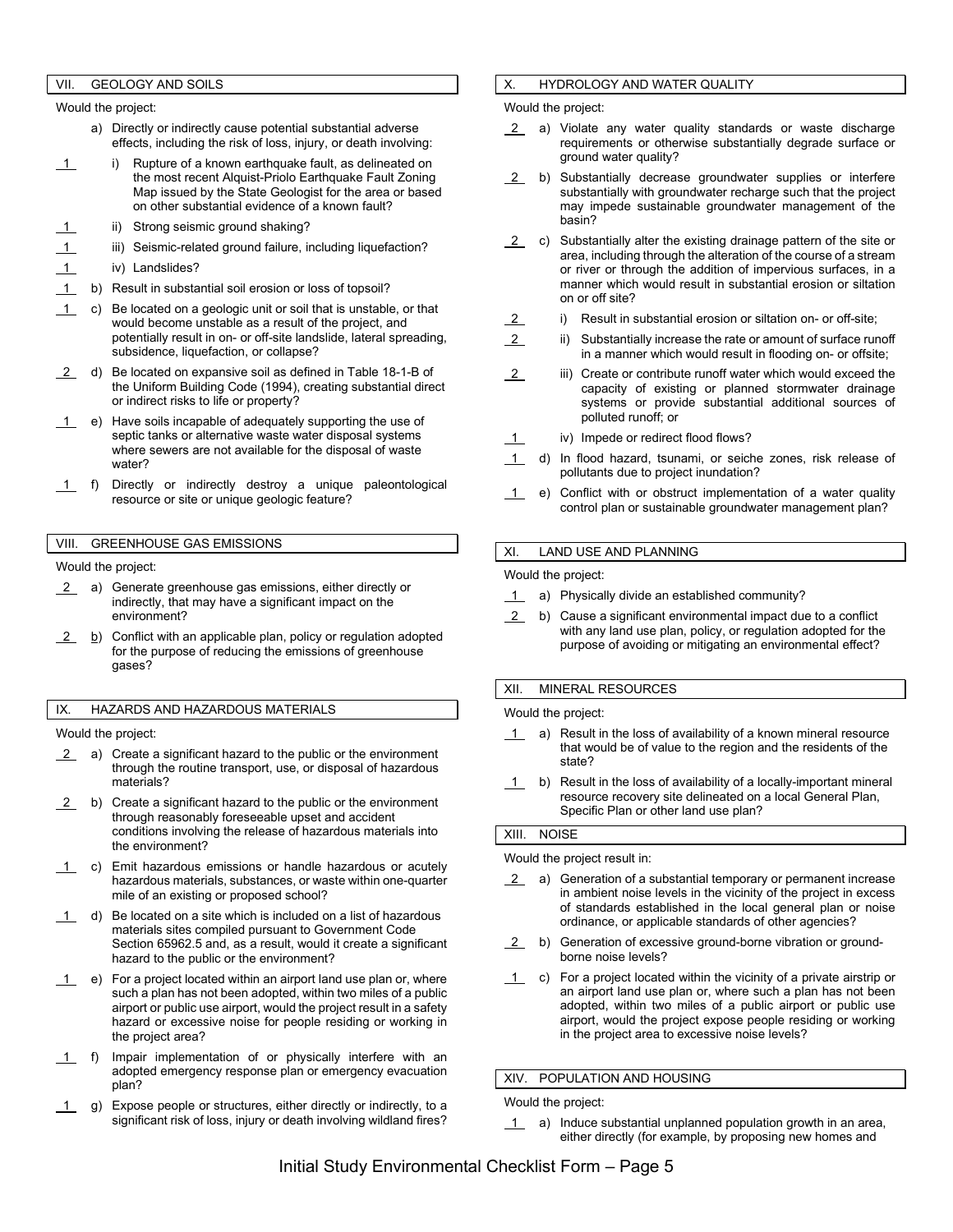businesses) or indirectly (for example, through extension of roads or other infrastructure)?

1 b) Displace substantial numbers of existing people or housing, necessitating the construction of replacement housing elsewhere?

### XV. PUBLIC SERVICES

Would the project:

- 1 a) Result in substantial adverse physical impacts associated with the provision of new or physically-altered governmental facilities, or the need for new or physically-altered governmental facilities, the construction of which could cause significant environmental impacts, in order to maintain acceptable service ratios, response times or other performance objectives for any of the public services:
- i) Fire protection?
- ii) Police protection?
- 1 iii) Schools?
- 1 iv) Parks?
- 1 v) Other public facilities?

# XVI. RECREATION

Would the project:

- 1 a) Increase the use of existing neighborhood and regional parks or other recreational facilities such that substantial physical deterioration of the facility would occur or be accelerated?
- 1 b) Include recreational facilities or require the construction or expansion of recreational facilities, which might have an adverse physical effect on the environment?

## XVII. TRANSPORTATION

Would the project:

- 1 a) Conflict with a program, plan, ordinance or policy addressing the circulation system, including transit, roadway, bicycle and pedestrian facilities?
- 1 b) Would the project conflict or be inconsistent with CEQA Guidelines section 15064.3, subdivision (b)?
- 1 c) Substantially increase hazards due to a geometric design feature (e.g., sharp curves or dangerous intersections) or incompatible uses (e.g., farm equipment)?
- 1 d) Result in inadequate emergency access?

#### XVIII. TRIBAL CULTURAL RESOURCES

Would the project:

- 3 a) Would the project cause a substantial adverse change in the significance of a tribal cultural resource, defined in Public Resources Code section 21074 as either a site, feature, place, cultural landscape that is geographically defined in terms of the size and scope of the landscape, sacred place, or object with cultural value to a California Native American tribe, and that is:
- 3 i) Listed or eligible for listing in the California Register of Historical Resources, or in a local register of historical resources as defined in Public Resources Code section 5020.1(k), or
- 3 ii) A resource determined by the lead agency, in its discretion and supported by substantial evidence, to be significant pursuant to criteria set forth in subdivision (c) of Public

Resources Code Section 5024.1. In applying the criteria set forth in subdivision (c) of Public Resource Code Section 5024.1, the lead agency shall consider the significance of the resource to a California Native American tribe?

#### XIX. UTILITIES AND SERVICE SYSTEMS

Would the project:

- 2 a) Require or result in the relocation or construction of new or expanded water, wastewater treatment or storm water drainage, electric power, natural gas, or telecommunications facilities, the construction or relocation of which could cause significant environmental effects?
- $\overline{1}$  b) Have sufficient water supplies available to serve the project and reasonably foreseeable future development during normal, dry and multiple dry years?
- 2 c) Result in a determination by the wastewater treatment provider which serves or may serve the project that it has adequate capacity to serve the project's projected demand in addition to the provider's existing commitments?
- 1 d) Generate solid waste in excess of State or local standards, or in excess of the capacity of local infrastructure, or otherwise impair the attainment of solid waste reduction goals?
- 1 e) Comply with federal, state, and local management and reduction statutes and regulations related to solid waste?

#### XX. WILDFIRE

If located in or near state responsibility areas or lands classified as very high fire hazard severity zones, would the project:

- a) Substantially impair an adopted emergency response plan or emergency evacuation plan?
- 1 b) Due to slope, prevailing winds, and other factors, exacerbate wildfire risks, and thereby expose project occupants to, pollutant concentrations from a wildfire or the uncontrolled spread of a wildfire?
- 1 c) Require the installation or maintenance of associated infrastructure (such as roads, fuel breaks, emergency water sources, power lines or other utilities) that may exacerbate fire risk or that may result in temporary or ongoing impacts to the environment?
- 1 d) Expose people or structures to significant risks, including downslope or downstream flooding or landslides, as a result of runoff, post-fire slope instability, or drainage changes?

#### XXI. MANDATORY FINDINGS OF SIGNIFICANCE

Would the project:

- 1 a) Have the potential to substantially degrade the quality of the environment, substantially reduce the habitat of a fish or wildlife species, cause a fish or wildlife population to drop below self-sustaining levels, threaten to eliminate a plant or animal community, substantially reduce the number or restrict the range of a rare or endangered plant or animal or eliminate important examples of the major periods of California history or prehistory?
- 2 b) Have impacts that are individually limited, but cumulatively considerable? ("Cumulatively considerable" means that the incremental effects of a project are considerable when viewed in connection with the effects of past projects, the effects of other current projects, and the effects of probable future projects)
- 1 c) Have environmental effects, which will cause substantial adverse effects on human beings, either directly or indirectly?